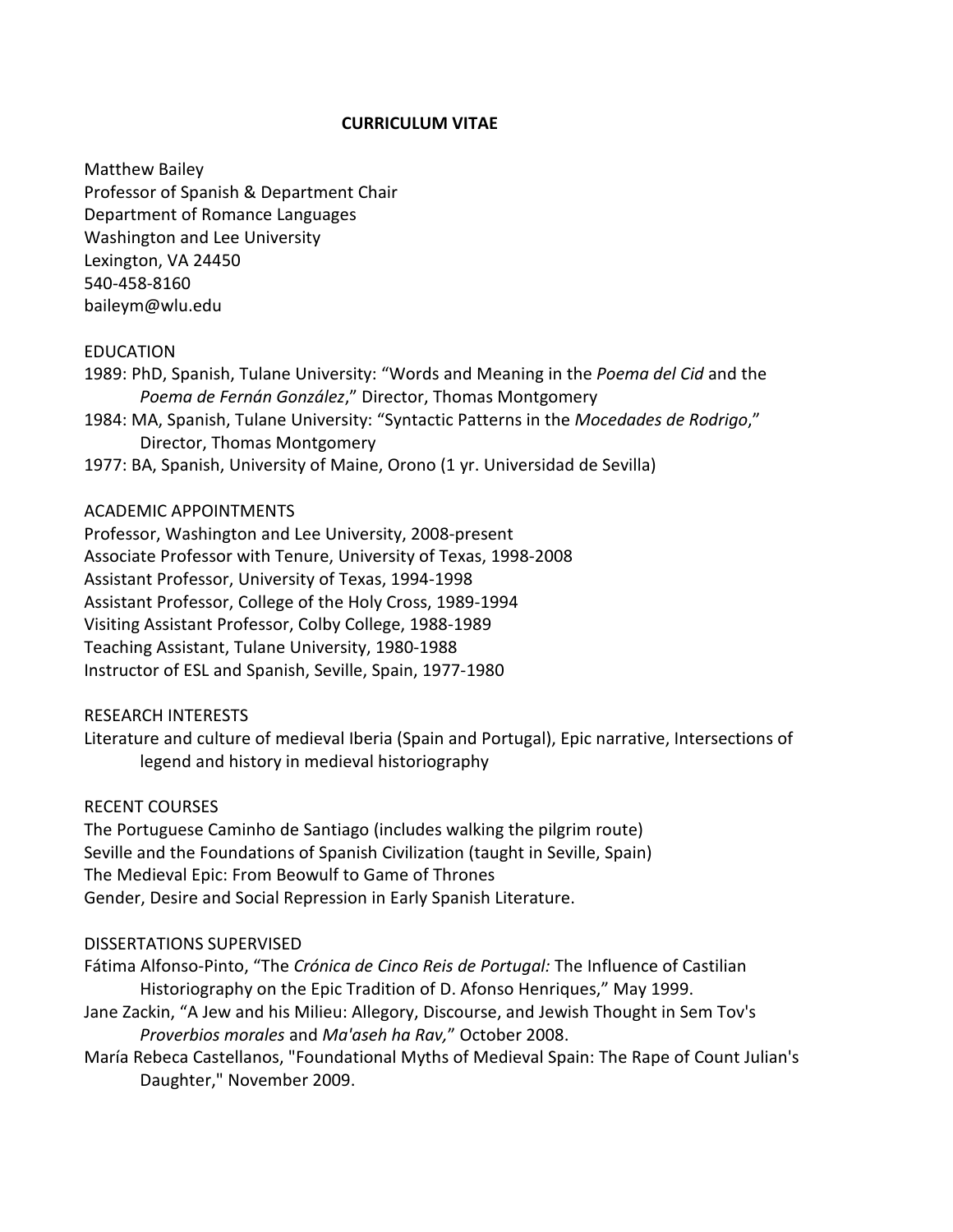Scott Spinks, "The Representation of God in Three Thirteenth-Century Spanish Narrative Poems," April 2012.

#### MA THESES SUPERVISED

Aimee Lerman Warner, "Concepts of Sin in the *Libro de Apolonio* and the Latin *Apollonius,*" Summer 1997.

Esmeralda Tinajero, "Resonancias bíblicas en el *Cantar de Mio Cid,"* Spring 2006.

Joseph Fees, "Orality and Imitative Textuality in the *Jarchas* and their *Moaxajas,"* Spring 2008

## CURRENT PROJECT

The Intersections of Legend and History in the Portrayals of Countess/Queen Teresa de León and her son, Afonso Henriques, first King of Portugal

## **BOOKS**

*Speaking Truth to Power: The Legacy of the Young Cid.* University of Toronto Press (under contract, final revisions submitted).

- Co-editor. *Charlemagne and his Legend in Early Spanish Literature and Historiography.* Bristol Studies in Medieval Cultures, Cambridge: DS Brewer, 2016.
- *The Poetics of Speech in the Medieval Spanish Epic.* Toronto: UP, 2010.
- Editor and translator. *Mocedades de Rodrigo / The Youthful Deeds of Rodrigo, the Cid*. Toronto: UP, 2007. Available in Paperback, 2013.
- Editor. *Las* Mocedades de Rodrigo*: estudios críticos, manuscrito y edición*, King's College London Medieval Studies, XV. London: King's College Centre for Late Antique and Medieval Studies, 1999.
- *The* Poema del Cid *and the* Poema de Fernán González*: The Transformation of an Epic Tradition*. Madison, WI: Hispanic Seminary of Medieval Studies, 1993. Introduction and Chapter One "Formulaic Language" reprinted in *Classical and Medieval Literature Criticism,* vol. 147. Lawrence J. Trudeau, ed. Columbia, pp. 142-60. SC: Layman Poupard Publishing, LLC, 2013.

#### PALEOGRAPHIC EDITIONS

- *Mocedades de Rodrigo*. BN de París (MS Fonds Espagnol, 12). Madison: Hispanic Seminary of Medieval Studies, 1994. Microfiche.
- *Castigos e documentos del rey Sancho IV*. Biblioteca Nacional MS 6603. Madison: Hispanic Seminary of Medieval Studies, 1992. Microfiche.

## **WEBSITES**

- *Literatura medieval.* A course-focused website with original texts from the *jarchas mozárabes* to Antonio de Nebrija: [https://literaturamedieval.academic.wlu.edu](https://literaturamedieval.academic.wlu.edu/)
- *Mocedades de Rodrigo,* Washington and Lee University, 2012. Materials include a brief introduction, a normative transcription of the early fourteenth-century Castilian epic poem, and an oral rendition of the text by Jabier Elorrieta: [http://mocedades.academic.wlu.edu](http://mocedades.academic.wlu.edu/)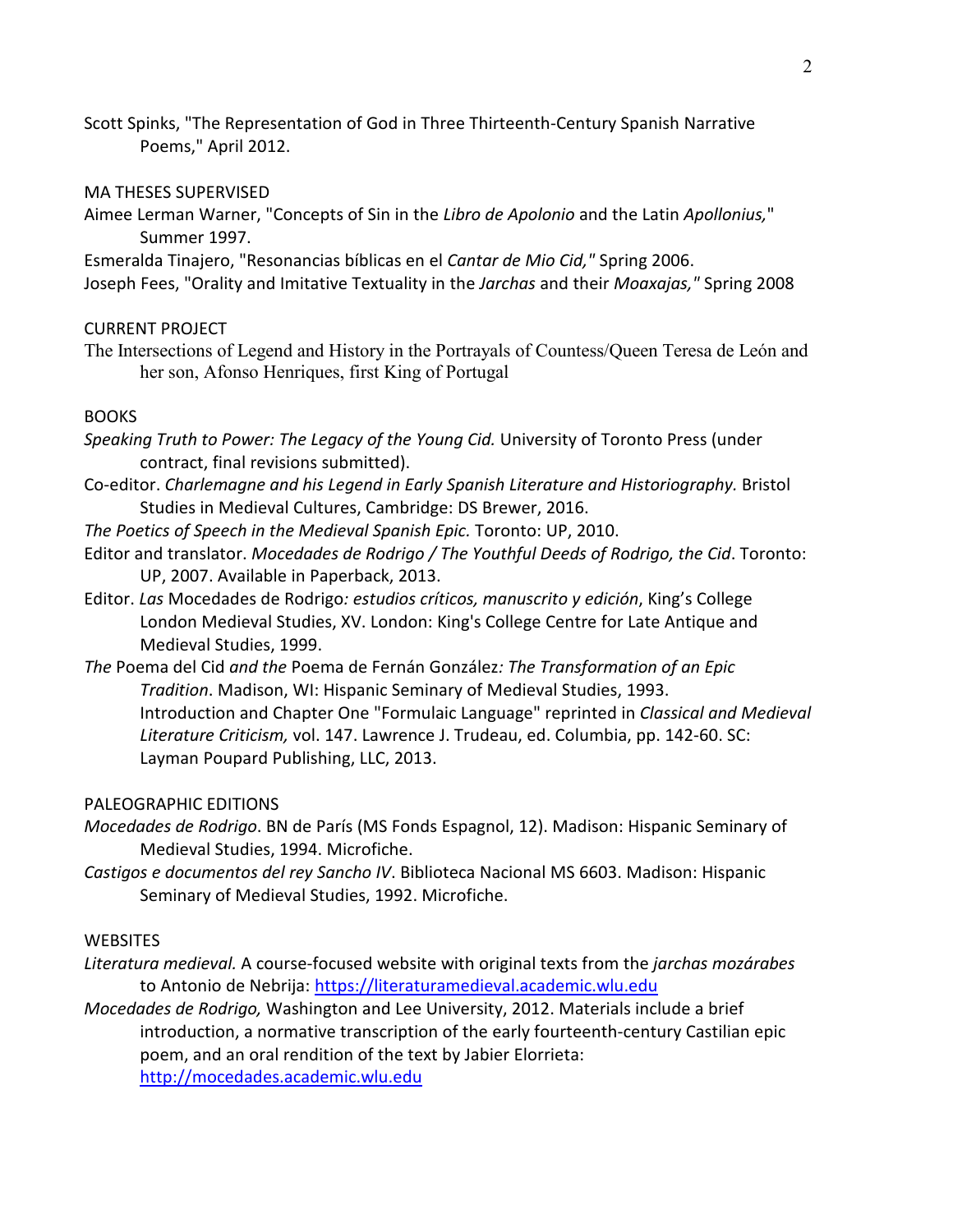*Cantar de Mio Cid.* Austin: University of Texas, 2002. Materials include a digitized reproduction of the unique manuscript from color slides, a paleographic transcription of the early thirteenth-century Castilian epic poem, a normative transcription, an English translation, and an oral rendition of the text by Jabier Elorrieta. Textual Commentary produced in collaboration with Thomas Montgomery, incorporated on October 31, 2004. Featured in **UT**OPIA (UT Knowledge Gateway) December 2004. Currently hosted by W&L at : [http://miocid.wlu.edu](http://miocid.wlu.edu/)

## EDITORIAL WORK

Volume Advisor. *Poema de Fernán González. Classical and Medieval Literature Criticism* vol. 147. Lawrence J. Trudeau, ed. Layman Poupard Publishing, LLC, 2013. Pp. 89-208.

- Guest Editor. 800th Anniversary of the Battle of *Las Navas de Tolosa. Romance Quarterly* 60.2 (2013). Includes "Introduction," pp. 71-73, available at:
	- <http://www.tandfonline.com/eprint/pBhpjzjaXK3ct8iQHEAE/full>

## BOOK CHAPTERS

- Ed. "Mocedades de Rodrigo." *Open Iberia/América. Teaching Anthology,* ed. David Wacks. Humanities Commons, 2021. Available a[t](https://openiberiaamerica.hcommons.org/units/) **<https://openiberiaamerica.hcommons.org/units/>**
- Ed. "Cantar de Mio Cid." *Open Iberia/América. Teaching Anthology,* ed. David Wacks. Humanities Commons, 2020. Available at: **<https://openiberiaamerica.hcommons.org/units/>**
- "Oral Expression in the *Poema de mio Cid." A Companion to the "Poema de mio Cid,"* edited by Irene Zaderenko & Alberto Montaner. Leiden, Netherlands; Boston, MA: Koninklijke Brill NV, 2018, pp. 247-69.
- "Charlemagne as a Creative Force in the Spanish Epic." *Charlemagne and his Legend in Spanish Literature and Historiography,* edited by Matthew Bailey & Ryan Giles. Bristol Studies in Medieval Cultures. Cambridge: DS Brewer, 2016, pp. 13-43.
- & Ryan Giles. "Introduction." Ibid, pp. 1-12.
- "Postscript: Later Disseminations in the Hispanic Ballad Tradition and Other Works." Ibid*,* pp. 167-79.
- "*Roland* in Spain." *Approaches to Teaching the* Song of Roland, edited by William W. Kibler & Leslie Zarker Morgan. New York: MLA, 2006, pp. 109-114.
- "Los vestigios del *Cantar de Fernán González* en las *Mocedades de Rodrigo*." *Las* Mocedades de Rodrigo*: estudios críticos, manuscrito y edición*. King's College London Medieval Studies, XV, edited by Matthew Bailey. London: King's College Centre for Late Antique and Medieval Studies, 1999, pp. 89-97.
- "The Encyclopedic Function in the *Poema de mio Cid*." *Estudios alfonsinos y otros escritos*, edited by Nicolás Toscano. New York: NEH, 1991, pp. 17-25.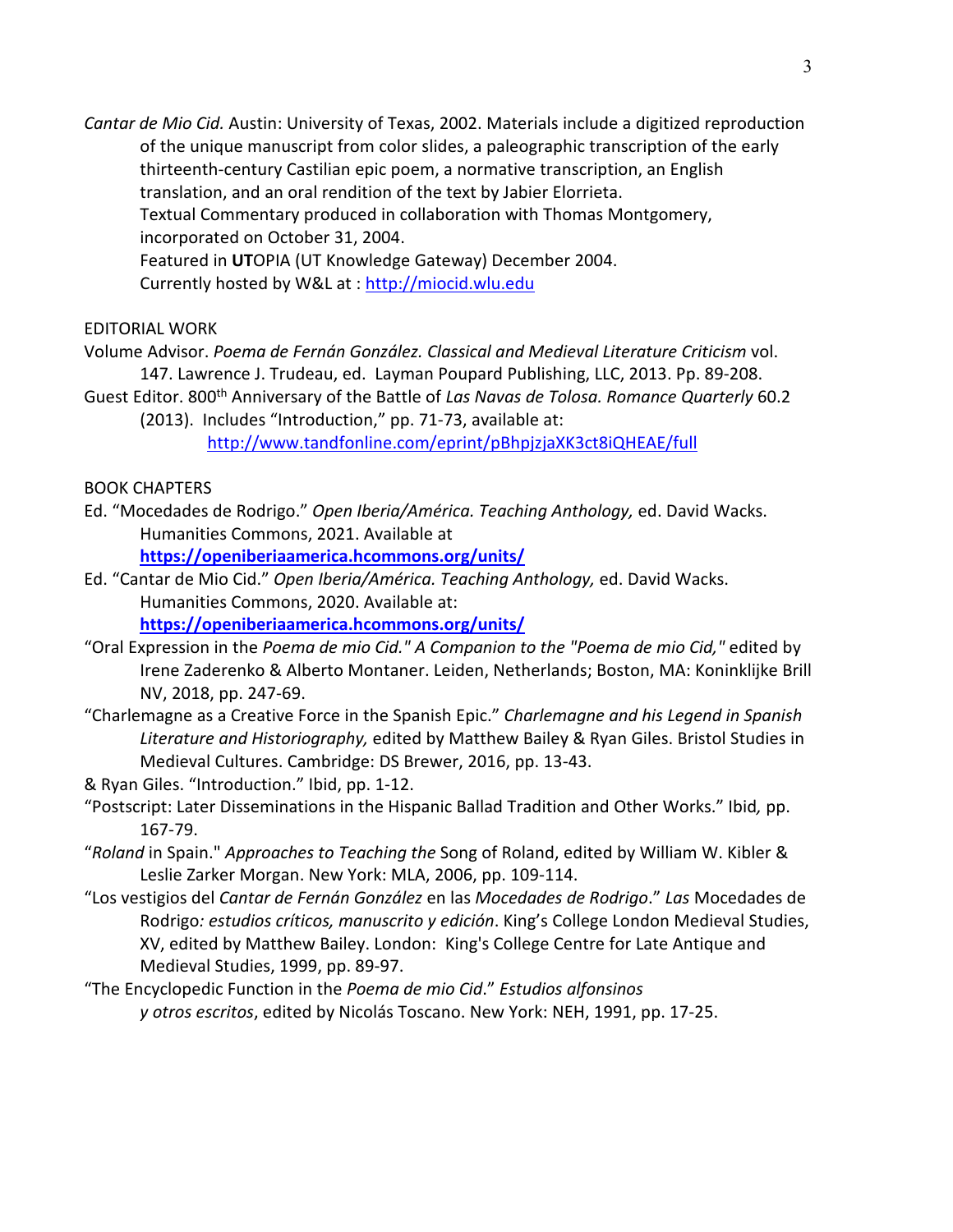ARTICLES

- "The Heroic Stand of Bernardo (Fierabras and Rodrigo)." *Bulletin of Hispanic Studies* 96.1 (2019): 1017-1029. "Tracing the Oral in Hispanic Literature," special issue edited by Lesley K. Twomey and Carlos Conde Solares. <https://doi.org/10.3828/bhs.2019.61>
- "Affective Response and Narrative Coherence in the *Mocedades de Rodrigo*," *Romance Quarterly* 66.3 (2019): 124-34.
- "Bernardo del Carpio en el *Poema de Fernán González." Romance Quarterly* 61.3 (2014): 170- 178.
- *"*Las Navas de Tolosa en *Chronicon mundi* y *Historia de rebus Hispanie*.*" Romance Quarterly* 60.2 (2013): 114-124.
- "A Case for Oral Composition in the *Mester de Clerecía.*" *Romance Quarterly* 53.2 (2006): 82-91.
- "Oral Composition in the Medieval Spanish Epic." *PMLA* 118.2 (2003): 254-269. Reprinted in *Classical and Medieval Literature Criticism: Chivalry and Warfare.* Columbia SC: Layman Poupard Publishing, LLC (forthcoming).
- "Las asonancias inusitadas de las *Mocedades de Rodrigo*." *Revista de poética medieval* 3 (1999): 9-30.
- "Las últimas hazañas del conde Fernán González en la *Estoria de España*: la contribución alfonsí." *La corónica* 24.2 (1996): 31-40.
- "El diablo como protagonista en el *Poema de Fernán González*: una versión clerical de la historia." *Olifant* 20:1-4 (1995-96 [1999]): 171-189.
- "Figurative Language in the *Poema del Cid* and the *Poema de Fernán González.*" *Anuario Medieval* 2 (1990): 42-63.
- "Lexical Ambiguity in Four Poems of Juan del Encina." *Romance Quarterly* 36:4 (1989): 431-443. "The Present Tense in Ennius and the *Cantar de mio Cid*." *Romance Notes* 26:3 (1986): 279-285.

# ENCYCLOPEDIAE

"*Las Mocedades de Rodrigo*." *Dictionary of Literary Biography. Volume 337: Castilian Writers, 1200-1400*, pp. 185-191. Frank A. Dominguez & George D. Greenia, eds. Columbia, SC: Bruccoli Clark Layman, Inc., 2007.

# CONFERENCE PROCEEDINGS

- "La evolución de la leyenda cidiana desde la *Historia Roderici* hasta nuestros días." *Limine Romaniae: Chanson de geste et epopée européenme,* edited by Carlos Alvar et Constance Carta. Berne: Peter Lang, 2011, pp. 7-18.
- "From Latin Chronicle to Hollywood Extravaganza: The Young Cid Stirs Hearts." *Olifant,* Special Issue: Proceedings of the Baltimore Conference 'Romance Epic in the Americas,' October 5-6, 2001, 22.1-4 (Spring 1998-Fall 2003): 89-102. Translated into Spanish for inclusion in *Las grandes hazañas del Cid Campeador,* edited by María Candelaria Posada. Bogotá: Grupo Editorial Norma, 2010, pp. 15-29.

# REVIEWS

Peter Such & Richard Rabone, eds. & trans. *The Poem of Fernán González (Poema de Fernán González)*. Aris and Phillips Hispanic Classics. Oxford: Oxbow Books. 2015. *Bulletin of Spanish Studies* 94.3 (2017): 537-38.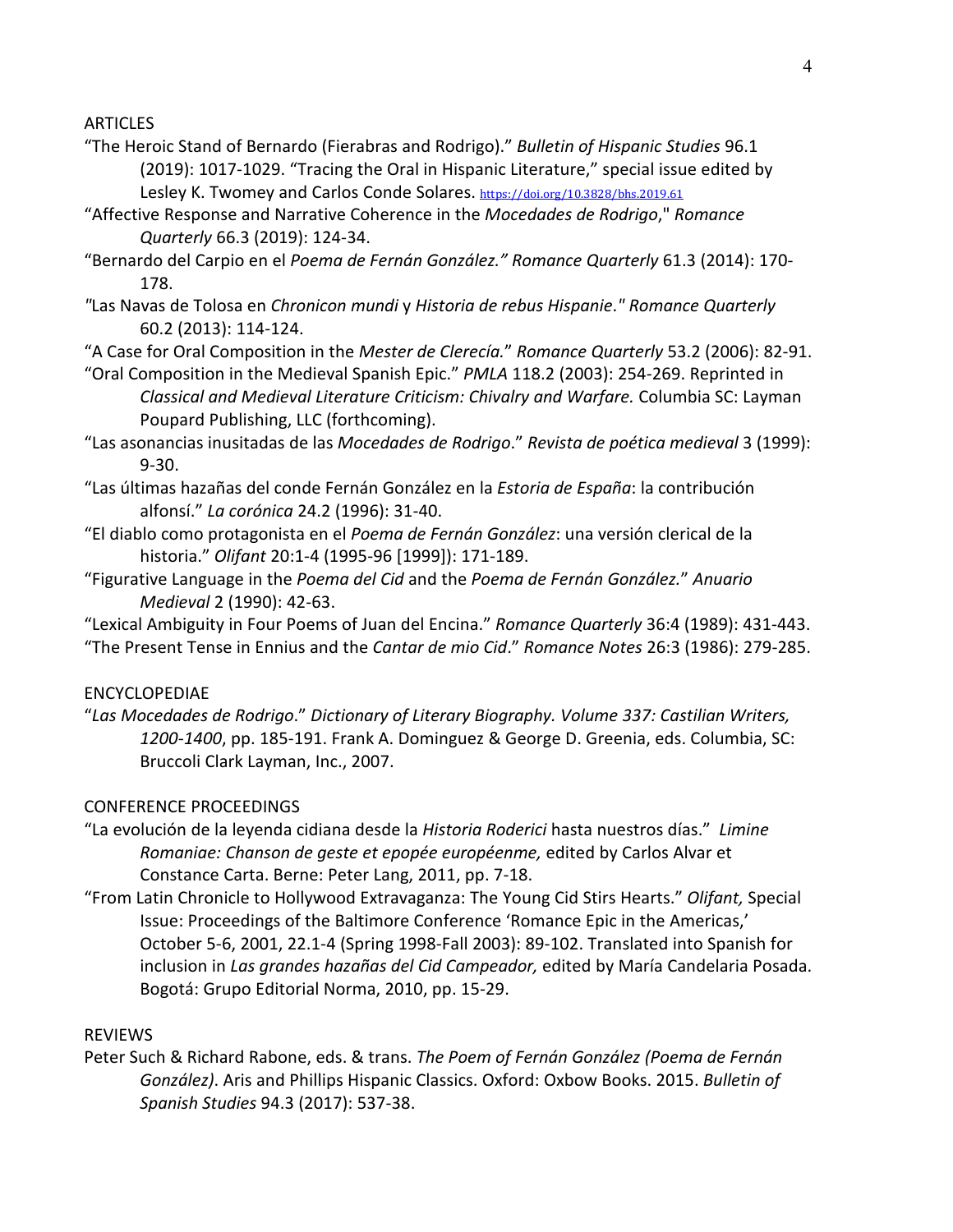- John Rutherford, *The Power of the Smile: Humour in Spanish Culture.* London: Francis Boutle Publishers, 2012. *Bulletin of Spanish Studies* 93.1 (2016): 161-62.
- Anthony J. Cárdenas-Rotunno, ed. *Heroes and Anti-Heroes: A Celebration of the Cid.* New York: Hispanic Seminary of Medieval Studies. 2013. *Bulletin of Spanish Studies* 92 (2015): 1014-1015.
- Alan Deyermond & Martin J. Ryan, eds. *Early Medieval Spain: A Symposium*. Department of Hispanic Studies, Queen Mary, University of London, 2010. Papers of the Medieval Hispanic Research Seminar, 63. *Bulletin of Spanish Studies* 91.3 (2014): 453-54.
- Michael Harney, translator & editor. *The Epic of the Cid, with Related Texts.* Indianapolis; Cambridge: Hackett, 2011. *Speculum* 87:2 (2012): 563-4.
- Julio F. Hernando. *Poesía y violencia. Representaciones de la agresión en el* Poema de mio Cid. Palencia: Cálamo, 2009. *Olifant.* 26.2 (2011): 241-246.
- Geraldine Coates. *Treacherous Foundations: Betrayal and Collective Identity in Early Spanish Epic, Chronicle and Drama*. Colección Támesis. Serie A: Monografías 281. Woodbridge: Tamesis. 2009. *Bulletin of Spanish Studies* 88.4 (2011): 592-593.
- Alberto Montaner, ed. *Cantar de Mio Cid.* Barcelona: Galaxia Gutenberg, 2007. *La corónica* 37:2 (2009): 219-222.
- Hugo O. Bizzarri. *Castigos del rey don Sancho IV:* una reinterpretación. Department of Hispanic Studies, Queen Mary, University of London, 2004. Papers of the Medieval Hispanic Research Seminar, 37. *Bulletin of Spanish Studies* 85:5 (2008): 640-641*.*
- Luis Galván & Enrique Banús. *El* Poema del Cid *en Europa: la primera mitad del siglo XIX.* Department of Hispanic Studies, Queen Mary, University of London. Papers of the Medieval Hispanic Research Seminar, 45. *La corónica* 35.1 (2006): 301-306.
- Leonardo Funes, ed. con Felipe Tenenbaum. *Mocedades de Rodrigo: Estudio y edición de los tres estados del texto.* London: Tamesis, 2004. *Speculum* 81:1 (2006): 192-194*.*
- Irene Zaderenko. *Problemas de autoría, de estructura y de fuentes en el* Poema de mio Cid. Alcalá de Hemares: UP, 1998. *Olifant* 21:3-4 (2002): 155-167.
- Theresa Ann Sears. *'Echado de Tierra': Exile and the Psychological Landscape in the* Poema de mio Cid. Newark, DE: Juan de la Cuesta, 1998. *Revista de Estudios Hispánicos* 34:3 (2000): 224-226.
- Nancy Joe Dyer, ed. *El* Mio Cid *del taller alfonsí: versión en prosa de la* Primera crónica general *y en la* Crónica de veinte reyes. Ediciones críticas, 6. Newark, DE: Juan de la Cuesta, 1995. *La córonica* 26:1 (1997): 314-317.
- H. Salvador Martínez, ed. *Poema de Fernán González*. Madrid: Austral, 1991. *Hispanic Review* 63 (1995): 79-80.
- Marjorie Ratcliffe. *Ximena: A Woman in Spanish Literature*. Maryland: Scripta Humanistica, 87, 1992. *Hispanic Review* 62 (1994): 408-410.

# COLLABORATION

English translation for "Le Cid chanté - el Cid cantado - The sung Cid," Cahiers d'études hispaniques médiévales, 40, 2017.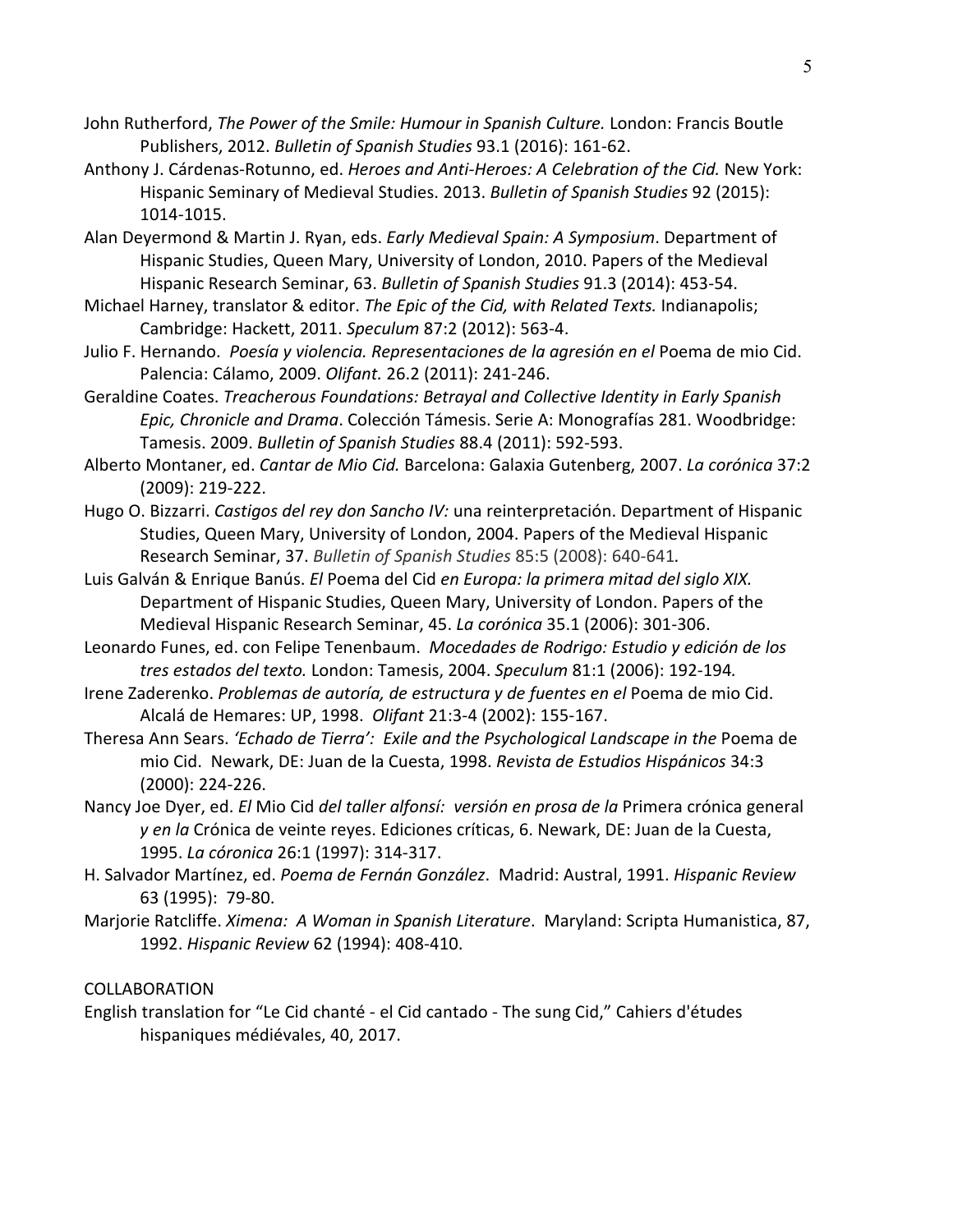INVITED TALKS

- "Speaking Truth to Power in the *Mocedades de Rodrigo,"* Symposium for Prof. Aníbal Biglieri on the occasion of his retirement, Department of Hispanic Studies, U Kentucky, October 18, 2018.
- "The Medieval Cast of the *Mocedades del Cid,"* Spanish Department Colloquium, Colby College, September 26, 2017.
	- "Lessons for Spanish Literature from 'Charlemagne in Spain.'" Charlemagne: A European Icon. Network Symposium. University of Edinburgh, October 14, 2016.
	- "Charlemagne in Spain." Lecture for Workshop "Translation, Reception and Appropriation, Workshop 3: Charlemagne: European and National Identities," Bristol University, UK, June 11, 2012.
	- "Charlemagne and the young Cid." University of Bristol, Graduate School of Arts and Humanities, sponsored by the Department of Modern Languages Colloquium, June 7, 2012.
- "Algunas reflexiones sobre la promoción de la leyenda cidiana desde la *Historia Roderici* hasta nuestros días." Guest lecture given at Boston University, sponsored by the Department of Romance Studies, November 13, 2009.
- "La evolución legendaria del Cid desde la *Historia Roderici* hasta nuestros días" Keynote speaker at 18<sup>th</sup> (triennial) Congrès Internationale, Société Internationale Rencesvals at the University of Geneva, Switzerland, 20-24 July 2009.
- "La composición oral como texto base para una traducción del *Cantar de Mio Cid."* Keynote speaker at Seminario Internacional Complutense (Madrid, Spain): *Obra antigua, traducción nueva:* Cantar de Mio Cid, 16-17 Abril, 2008.
- "Oral Composition as Context for the Narrative Tradition of the *Cid."* Keynote speaker at 15th Annual University of New Mexico Spanish and Portuguese Department Conference on Ibero-American Culture and Society: *Heroes and Anti-Heroes: A Celebration of the Cid*, February 27-29, 2008*.*
- Interview for MLA radio series "What's the Word?: "Christian, Jew, Muslim: Coexistence in Medieval Spain," on Spanish Christians before 1492, conducted by Sally Placksin, October 12, 2004.
- Filmed interview for conference presentation on *Cantar de Mio Cid* Web site, "Technology-Based Language and Culture Projects at the University of Texas at Austin," by Suzanne Rhodes, Coco Kishi, and Karen Kelton, Center for Instructional Technologies, U Texas, March 2003.
- "*Cantar de Mio Cid* Website: Questions and Answers," Videoconference with undergraduate class, College of William & Mary, March 2002
- "Trayectoria heroica del Cid, Rodrigo Díaz de Vivar," Undergraduate class, Universitat de les Illes Balears, January, 2002
- "La figura heroica del Cid, Rodrigo Díaz de Vivar," Undergraduate class, Universidad de los Andes, Mérida, Venezuela, June, 2001
- "Aspectos metonímicos y metafóricos en la épica castellana," Faculty seminar & undergraduate class, Universidad de los Andes, Mérida, Venezuela, June, 1995.
- "Pasajes romancísticos en las *Mocedades de Rodrigo,*" Graduate seminar, Brown University, March, 1994.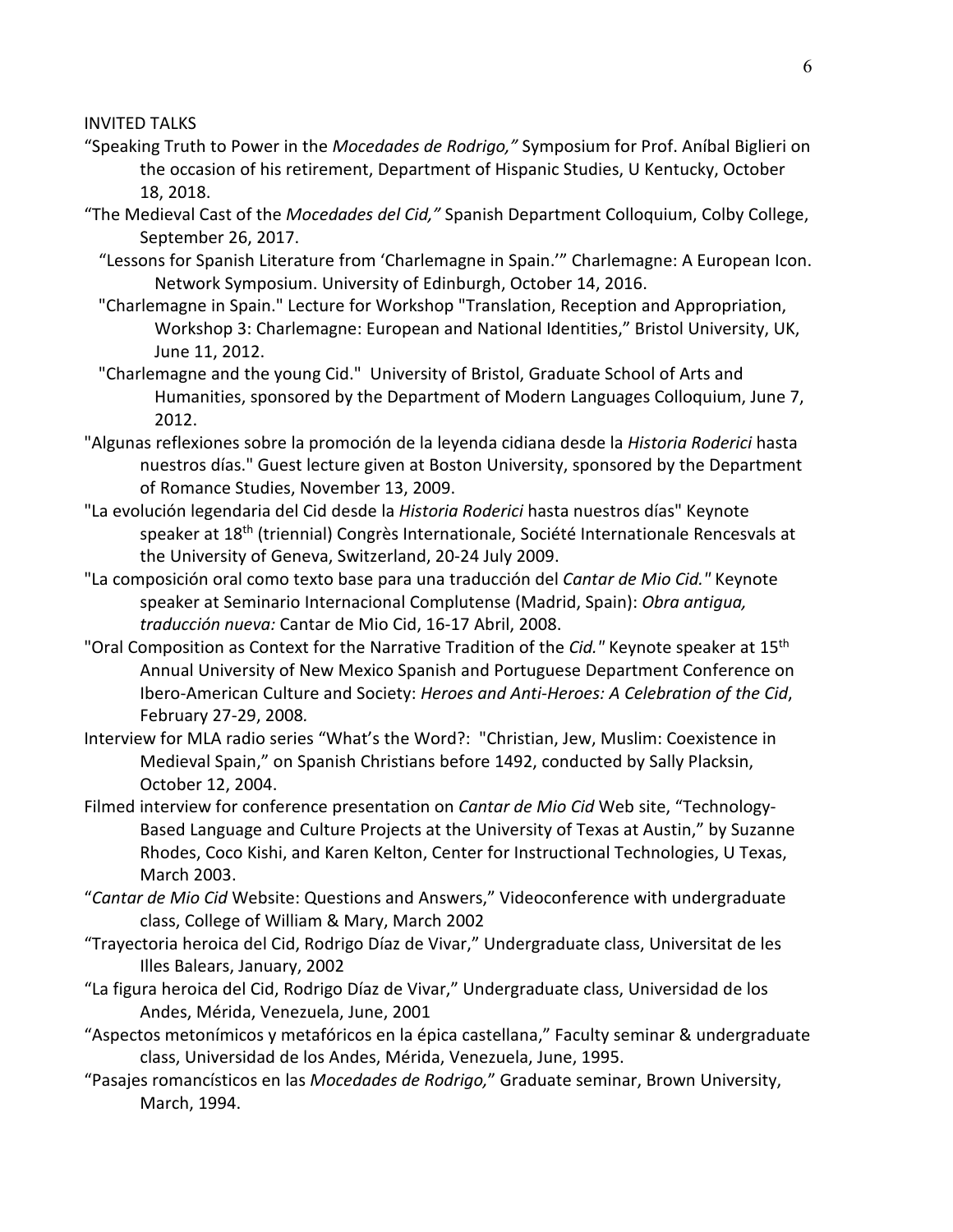#### CONFERENCE PAPERS

- "Lessons in Leadership from the Young Cid," MLA Convention, Seattle, WA, 2020.
- "Lessons in Leadership from the Young Cid in the *Mocedades de Rodrigo,"* Medieval-Renaissance Conference at UVA-College of Wise, 2019
- "Contextualizing the New World: Colón's *Libro de las profecías*," MLA Convention, Chicago, IL, 2019.
- "Affect in the *Mocedades de Rodrigo,"* MLA Convention, New York, NY, 2018.
- "Social and Symbolic Boundaries of National and Religious Affiliation in *Fierabras*, *Mocedades de Rodrigo* and *Bernardo del Carpio*," MLA Convention, Philadelphia, PA, 2017.
- "Leadership and Decision-Making in the Epic,' MLA Convention, Austin, TX, 2016.
- "Memory and Internalized Knowledge in Santo Martino de León," MLA Convention, Vancouver, Canada, 2015.
- "¿Poemas perdidos o que nunca se escribieron?,"  $49<sup>th</sup>$  International Congress on Medieval Studies, Western Michigan U, May 8-11, 2014.
- "Religion and Politics in Representations of Charlemagne's Spanish Campaign," MLA Convention, Chicago, IL, January 9-12, 2014.
- *"*Leadership and Decision-Making in the Spanish Epic,*"* MLA Convention, Boston, MA, January 3-6, 2013.
- *"*Las Navas de Tolosa en el *Chronicon mundi* y el *Rebus Hispanie,"* Kentucky Foreign Language Conference, U Kentucky, April 19-21, 2012.
- "From Bernardo to Rodrigo: An Epic Victory for All Time," 47<sup>th</sup> International Congress on Medieval Studies, Western Michigan U, May 10-13, 2012.
- "Dona Ximena nas *Mocedades* de Rodrigo Díaz de Vivar, El Cid," Mulher e literatura: Palavra e poder: Representações literárias, Universidade de Brasilia, August 4-6, 2011
- "Doña Ximena en las mocedades de Rodrigo Díaz," Kentucky Foreign Language Conference, U Kentucky, April 14-16, 2011.
- "Defeating the French from the *Chronicon mundi* to the *Mocedades de Rodrigo,*" 45th International Congress on Medieval Studies, U Western Michigan, May 13-16, 2010. Paper read by Prof. Diane Wright, Grand Valley State University.
- Respondent for Société Rencesvals session on "Current Research Trends in Epic Studies," MLA Convention, Philadelphia, PA, December 27-30, 2009.
- "Bringing the World of the Cid to English Speakers," MLA Convention, Chicago, IL, December 27-30, 2007.
- "Robert Southey's *Chronicle of the Cid:* A Young Romantic Abroad," 42nd International Congress on Medieval Studies, U Western Michigan, May 10-13, 2007.
- "Wallace Chafe's Concept of Narrative Perturbations as a Tool for Analyzing Medieval Spanish Narrative Poetry," 1<sup>st</sup> International Conference on Spanish and Portuguese Dialogue Studies, University of Texas at Austin, April 19-21, 2007.
- "Process of Prayer in the *Historia Silense, Poema de Santa Oria,* and the *Poema de Fernán González," Devotion Before Print,* Conference on Art, Liturgy, and Prayer in the Christian Middle Ages, University of Chicago Divinity School, April 7-8, 2006.
- "A Case for Oral Composition in the *Mester de Clerecía,*" 58th Kentucky Foreign Language Conference, U Kentucky, April 21-23, 2005.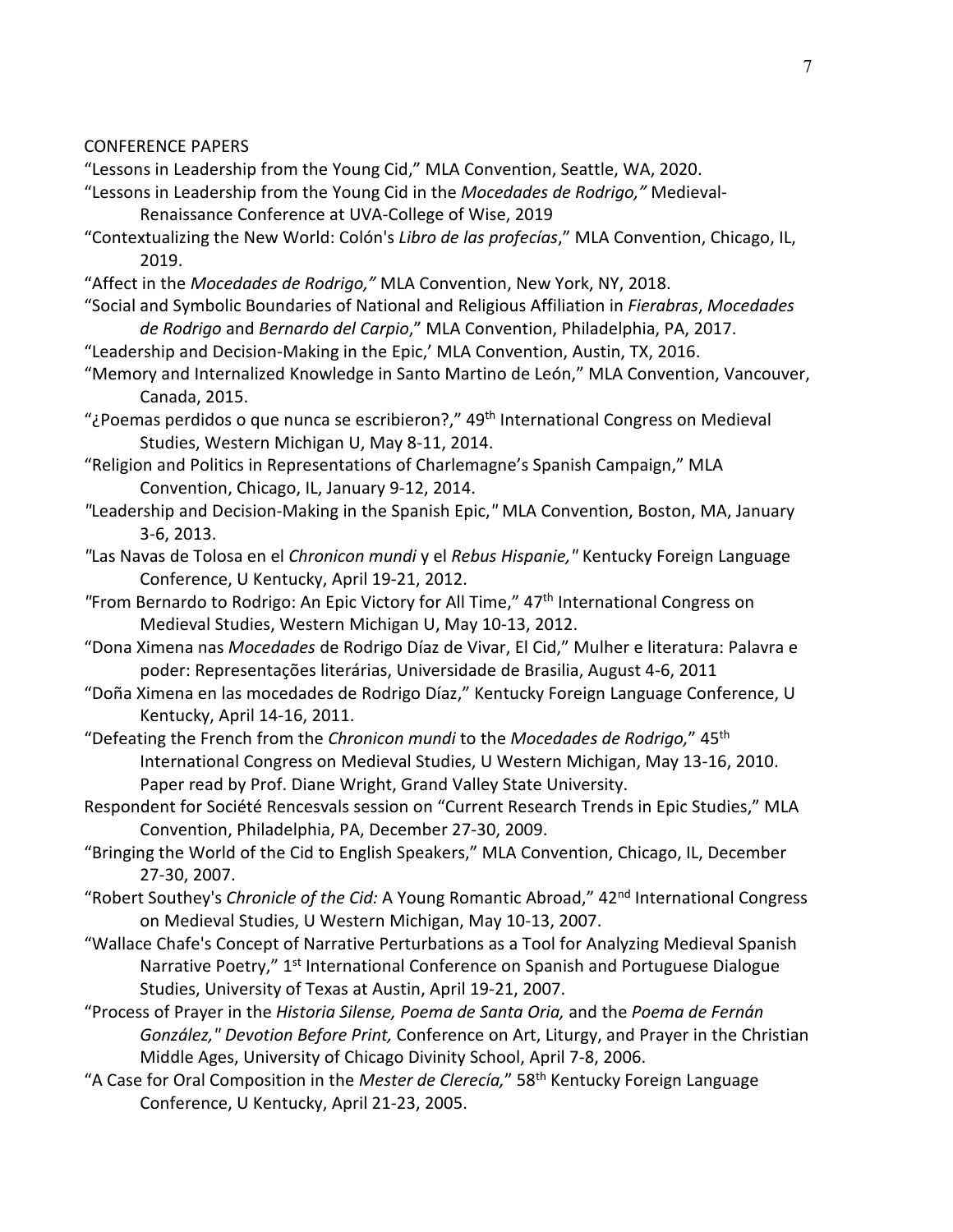- "Monastic Rhetoric in the *Historia Silense* and the *Poema de Fernán González,*" MLA Convention, Philadelphia, PA, 2004.
- "Speech and Context as Determinants in Spanish Epic Discourse," 39<sup>th</sup> International Congress on Medieval Studies, Western Michigan U, 2004.
- "What's the Use?: Of Formulas in Learned Spanish Epic Poetry," 38<sup>th</sup> International Congress on Medieval Studies, Western Michigan U, 2003.
- "From Latin Chronicle to Hollywood Extravaganza: the Young Cid Stirs Hearts," *Romance Epic in the Americas,* Société Rencesvals (American-Canadian Branch), Baltimore, MD, 5-6 October, 2001.

"Web Site: *Cantar de mio Cid*," MLA Convention, Washington, DC, 2000.

- "Oral Theory and the Late Medieval Spanish Epic *Mocedades de Rodrigo*," 34th International Congress on Medieval Studies, Western Michigan U, 1999.
- "Theme in the Castilian Epic," MLA Convention, Toronto, Canada, 1997.
- "Un romancero primitivo como base de las *Mocedades de Rodrigo*," VII Congreso de la Asociación Hispánica de Literatura Medieval, Castellón de la Plana, 1997.
- "La figura épica de Fernán González en España y Portugal," 32<sup>nd</sup> International Congress on Medieval Studies, Western Michigan U, 1997.
- "Los versos inusitados en las *Mocedades de Rodrigo*," MLA Convention, Chicago, 1995.
- "La liberación de Castilla por Fernán González en la *Primera crónica general*," Kentucky Foreign Language Conference, U Kentucky, 1995.
- "La refundición de las hazañas legendarias de Fernán González en las *Mocedades de Rodrigo*," LA CHISPA, Tulane U, 1995.
- "The Traditional *Fernán González* in the *Mocedades de Rodrigo*," MLA Convention, Toronto, Canada, 1993.
- "The Legendary *Fernán González* in the *Mocedades de Rodrigo*," AATSP Annual Meeting, Phoenix, AZ, 1993.
- "Fernán González in Epic and Chronicle," Medieval Forum, Plymouth State College, 1993.
- "Chivalric Ideals in the *Castigos e documentos*," 27th International Congress on Medieval Studies, Western Michigan U, 1992.
- "The Role of the Devil in the *PFG*," AATSP Annual Meeting, Chicago, IL, 1991.
- "Ximena's Prayer and the *PFG*," Kentucky Foreign Language Conference, U Kentucky, 1991.
- "Metaphor and Metonymy in the *Cid* and the *PFG*," Mid-American Conference on Hispanic Literature, U Colorado, 1990.
- "God and the Hero in the *Cid* and the *PFG*," AATSP Annual Meeting, Miami Beach, 1990. "Orality and Literacy in the Spanish Epic," Medieval Forum, Plymouth State College, 1990.
- "Political, Social, and Religious Factors in Making War in the *Cid* and the *PFG*," Mid-American Conference on Hispanic Literature, Kansas State U, 1989.
- "Figurative Language in the *Cid* and the *PFG*," Kentucky Foreign Language Conference, U Kentucky, 1989.
- "The Encyclopedic Function in the *Cantar de Mio Cid*," SCMLA Convention, Tulsa, OK, 1985. "Verbal Ambiguity in the Poetry of Juan del Encina," SCMLA Convention, Biloxi, MS, 1984.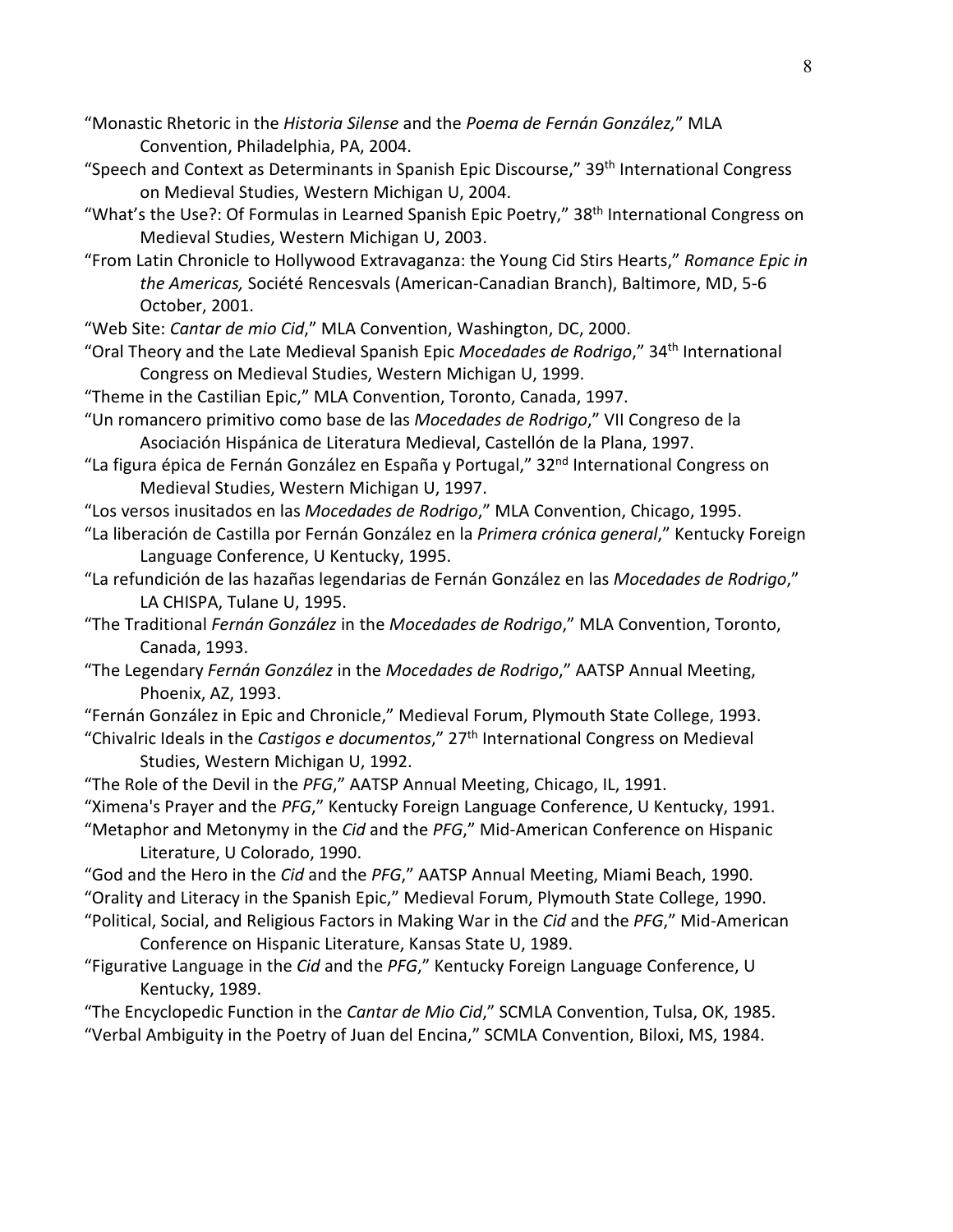CONFERENCE SESSIONS & LECTURES ORGANIZED

- "Digital Medieval Iberia," session sponsored by LLC Medieval Iberian, MLA, Toronto, Canada, 2021.
- "Medieval Iberia as Textual Transaction," session sponsored by LLC Medieval Iberian, MLA Convention, Chicago, IL, 2019.
- "New Current in Medieval Iberian Studies," session sponsored LLC Medieval Iberian, MLA Convention, New York, NY, 2018.
- "Affect in the Medieval Spanish Epic," session sponsored by Société Rencesvals, MLA Convention, New York, NY, 2018.
- "Charlemagne in Spain: A Roundtable," session sponsored by the Société Rencesvals, American-Canadian Branch, 50<sup>th</sup> International Conference on Medieval Studies, Western Michigan U, 2016.
- *"*Leadership and Decision-Making in the Romance Epic," session sponsored by the Société Rencesvals, American-Canadian Branch, MLA Convention, Boston, MA, 2013.
- *"*Las Navas de Tolosa in Medieval Spanish Historiography and Literature.*"* Kentucky Foreign Language Conference, U Kentucky, 2012.
- "Carolingian Transnational Icons: Narrating Epic Lives," session sponsored by the Société Rencesvals, American-Canadian Branch, MLA Convention, Los Angeles, CA, 2011.
- "Symposium on Pilgrimage," a semester-long faculty colloquium sponsored by the Dean of the College, Washington and Lee University, winter term, 2010: <http://www2.wlu.edu/x39182.xml>
- "Editing for Access: Preparing Scholarly Editions for a Cross-Cultural Audience," session sponsored by the MLA Committee on Scholarly Editions, MLA Convention, Chicago, IL, 2007.
- "800 years of the *Cantar de Mio Cid,"* 41st International Conference on Medieval Studies, Western Michigan U, 2007.
- "Frames of Reference and Shem Tov de Carrión's *Proverbios morales,"* Professor John Zemke, University of Missouri, November 17, 2005, at UT Austin. Arranged for Professor Zemke's visit to UT Austin as a Big XII Scholar.
- "Oral Modes of Transmission and Expression in Medieval Spanish Literature," 58<sup>th</sup> Kentucky Foreign Language Conference, U Kentucky, 2005.
- "Literary Borders and Encounters," Medieval Academy of America Annual Convention, Austin, TX, 2000.
- "Problems in the Medieval Romance Epic: Iberian Peninsula," 32nd International Congress on Medieval Studies, Western Michigan U, 1997.
- SERVICE TO THE PROFESSION

MLA LLC Medieval Iberian Forum Executive Committee 2018-22 (elected). Chair 2020-21. Book Review Editor, *Olifant,* 2013-15.

President, Société Rencesvals, US-Canadian Branch, 2009-12.

Vice-President, Société Rencesvals, US-Canadian Branch, 2006-09.

US-Canadian Branch Bibliographer for the Société Rencesvals. Annotated bibliographies in *Bulletin Bibliographique*, 37 (2005-06): 33-48; 36 (2004-05): 39-46; 35 (2003-04): 41-55;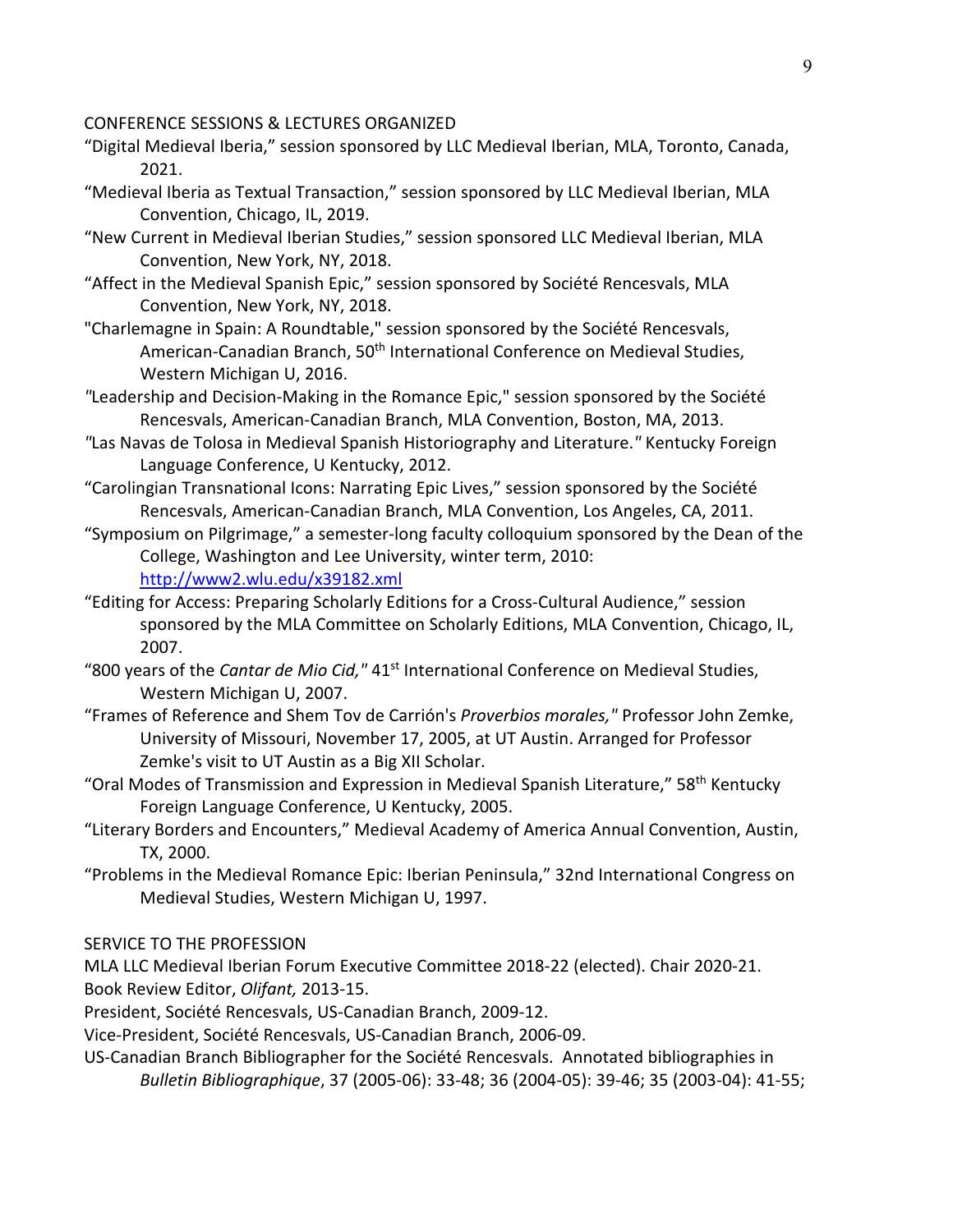34 (2002-03): 47-63; 33 (2001-02): 33-60; 32 (2000-01): 45-51; 31 (1999-2000): 39-61;

- 30 (1998-99): 45-50; 29 (1997-98): 31-39.
- MLA Committee on Scholarly Editions 2006-2010 (appointed).
- Program Committee, Medieval Academy of America, Austin, TX, 2000
- Peer reviewer for *PMLA, Speculum, La corónica, Romance Quarterly*, *Olifant, Bulletin of Spanish Studies.*

GRANTS, AWARDS & VISITING PROFESSORSHIPS

Lenfest Summer Research Grant, W&L, 2021.

- Lenfest Summer Research Grant, W&L, 2020 (postponed due to COVID-19)
- Lenfest Summer Research Grant, W&L, 2019.
- Lenfest Summer Research Grant, W&L, 2018.
- Sabbatical Enhancement, Lenfest Sabbatical Endowment, W&L, 2017
- Publication Subvention, Office of the Provost, W&L, 2016
- Lindsay Young Visiting Faculty Fellowship, Marco Institute for Medieval and Renaissance Studies, University of Tennessee, Knoxville, April 1-14, 2013.
- Institute for Advanced Studies Benjamin Meaker Visiting Professor, University of Bristol, UK, May 20-June 15, 2012
- Sabbatical Enhancement, Lenfest Sabbatical Endowment, W&L, 2012

Lenfest Summer Grants, W&L, 2009-2016

Faculty Development Program Research Assignment (FRA), U. Texas, 2006

Liberal Arts Instructional Technology Grant, U. Texas, 2004

- Dean's Fellowship, College of Liberal Arts, U. Texas, 2003
- Special Research Grant, U. Texas, 2002
- Liberal Arts Instructional Technology Grant, U. Texas, 2000
- Liberal Arts Instructional Technology Grant, U. Texas, 1999
- Publication Subvention, College of Liberal Arts, U. Texas, 1999
- Dean's Fellowship, College of Liberal Arts, U. Texas, 1997
- Summer Research Assignment, U. Texas, 1997
- Publication Grant, Holy Cross College, 1992
- Research Grant, Holy Cross College, 1991
- NEH Summer Institute on Alfonso X, U. Kentucky, 1990
- Matilda Gettings Grey Fellowship for summer study in Antigua, Guatemala, Tulane University, 1980

# ACADEMIC AWARDS

Digital Humanities Scholar of the Month (September), W&L, 2013 Proposal Award (NEH), College of Liberal Arts, U. Texas. 2005. Most Innovative, Innovative Instructional Awards Program, U. Texas, 2002 University Cooperative Society Book Subvention Award, U. Texas, 1999

# ADVISING

Major Advisor, W&L (2008-present) First-Year Adviser, W&L (2009-present)